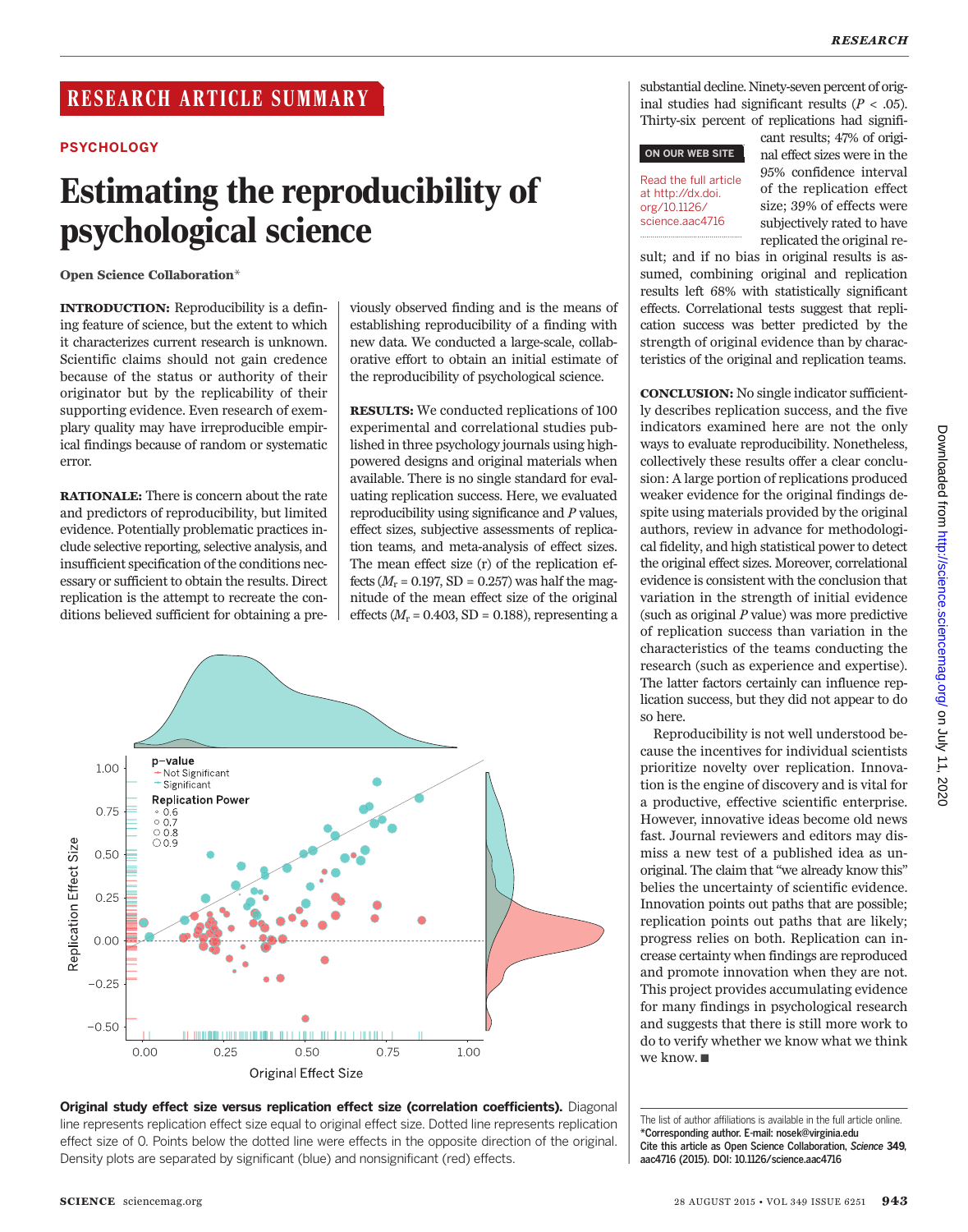# RESEARCH ARTICLE

# **PSYCHOLOGY**

# Estimating the reproducibility of psychological science

Open Science Collaboration\*†

Reproducibility is a defining feature of science, but the extent to which it characterizes current research is unknown. We conducted replications of 100 experimental and correlational studies published in three psychology journals using high-powered designs and original materials when available. Replication effects were half the magnitude of original effects, representing a substantial decline. Ninety-seven percent of original studies had statistically significant results. Thirty-six percent of replications had statistically significant results; 47% of original effect sizes were in the 95% confidence interval of the replication effect size; 39% of effects were subjectively rated to have replicated the original result; and if no bias in original results is assumed, combining original and replication results left 68% with statistically significant effects. Correlational tests suggest that replication success was better predicted by the strength of original evidence than by characteristics of the original and replication teams.

producibility is a core principle of scientific progress (*1–6*). Scientific claims should not gain credence because of the status or authority of their originator but by the replicability of their supporting evidence. Sci eproducibility is a core principle of scientific progress  $(I-6)$  $(I-6)$  $(I-6)$ . Scientific claims should not gain credence because of the status or authority of their originator but by the replicability of their supporting evidence. methodology and resulting evidence used to support their claims. Other scientists agree or disagree whether the evidence supports the claims, citing theoretical or methodological reasons or by collecting new evidence. Such debates are meaningless, however, if the evidence being debated is not reproducible.

Even research of exemplary quality may have irreproducible empirical findings because of random or systematic error. Direct replication is the attempt to recreate the conditions believed sufficient for obtaining a previously observed finding  $(7, 8)$  $(7, 8)$  $(7, 8)$  $(7, 8)$  $(7, 8)$  and is the means of establishing reproducibility of a finding with new data. A direct replication may not obtain the original result for a variety of reasons: Known or unknown differences between the replication and original study may moderate the size of an observed effect, the original result could have been a false positive, or the replication could produce a false negative. False positives and false negatives provide misleading information about effects, and failure to identify the necessary and sufficient conditions to reproduce a finding indicates an incomplete theoretical understanding. Direct replication provides the opportunity to assess and improve reproducibility.

There is plenty of concern  $(9-13)$  $(9-13)$  $(9-13)$  $(9-13)$  $(9-13)$  about the rate and predictors of reproducibility but limited evidence. In a theoretical analysis, Ioannidis estimated that publishing and analytic practices make it likely that more than half of research

results are false and therefore irreproducible ([9](#page-7-0)). Some empirical evidence supports this analysis. In cell biology, two industrial laboratories reported success replicating the original results of landmark findings in only 11 and 25% of the attempted cases, respectively ([10](#page-7-0),[11](#page-7-0)). These numbers are stunning but also difficult to interpret because no details are available about the studies, methodology, or results. With no transparency, the reasons for low reproducibility cannot be evaluated.

Other investigations point to practices and incentives that may inflate the likelihood of obtaining false-positive results in particular or irreproducible results more generally. Potentially problematic practices include selective reporting, selective analysis, and insufficient specification of the conditions necessary or sufficient to obtain the results  $(12-23)$  $(12-23)$  $(12-23)$  $(12-23)$  $(12-23)$ . We were inspired to address the gap in direct empirical evidence about reproducibility. In this Research Article, we report a large-scale, collaborative effort to obtain an initial estimate of the reproducibility of psychological science.

# Method

Starting in November 2011, we constructed a protocol for selecting and conducting highquality replications ([24](#page-7-0)). Collaborators joined the project, selected a study for replication from the available studies in the sampling frame, and were guided through the replication protocol. The replication protocol articulated the process of selecting the study and key effect from the available articles, contacting the original authors for study materials, preparing a study protocol and analysis plan, obtaining review of the protocol by the original authors and other members within the present project, registering the protocol publicly, conducting the replication, writing the final report, and auditing the process and analysis for quality control. Project coordinators

facilitated each step of the process and maintained the protocol and project resources. Replication materials and data were required to be archived publicly in order to maximize transparency, accountability, and reproducibility of the project [\(https://osf.io/ezcuj\)](https://osf.io/ezcuj).

In total, 100 replications were completed by 270 contributing authors. There were many different research designs and analysis strategies in the original research. Through consultation with original authors, obtaining original materials, and internal review, replications maintained high fidelity to the original designs. Analyses converted results to a common effect size metric [correlation coefficient  $(r)$ ] with confidence intervals (CIs). The units of analysis for inferences about reproducibility were the original and replication study effect sizes. The resulting open data set provides an initial estimate of the reproducibility of psychology and correlational data to support development of hypotheses about the causes of reproducibility.

# Sampling frame and study selection

We constructed a sampling frame and selection process to minimize selection biases and maximize generalizability of the accumulated evidence. Simultaneously, to maintain high quality, within this sampling frame we matched individual replication projects with teams that had relevant interests and expertise. We pursued a quasi-random sample by defining the sampling frame as 2008 articles of three important psychology journals: Psychological Science (PSCI), Journal of Personality and Social Psychology (JPSP), and Journal of Experimental Psychology: Learning, Memory, and Cognition (JEP: LMC). The first is a premier outlet for all psychological research; the second and third are leading disciplinary-specific journals for social psychology and cognitive psychology, respectively [more information is available in ([24](#page-7-0))]. These were selected a priori in order to (i) provide a tractable sampling frame that would not plausibly bias reproducibility estimates, (ii) enable comparisons across journal types and subdisciplines, (iii) fit with the range of expertise available in the initial collaborative team, (iv) be recent enough to obtain original materials, (v) be old enough to obtain meaningful indicators of citation impact, and (vi) represent psychology subdisciplines that have a high frequency of studies that are feasible to conduct at relatively low cost.

The first replication teams could select from a pool of the first 20 articles from each journal, starting with the first article published in the first 2008 issue. Project coordinators facilitated matching articles with replication teams by interests and expertise until the remaining articles were difficult to match. If there were still interested teams, then another 10 articles from one or more of the three journals were made available from the sampling frame. Further, project coordinators actively recruited teams from the community with relevant experience for particular articles. This approach balanced competing goals: minimizing selection bias by

<sup>\*</sup>All authors with their affiliations appear at the end of this paper. *†*Corresponding author. E-mail: nosek@virginia.edu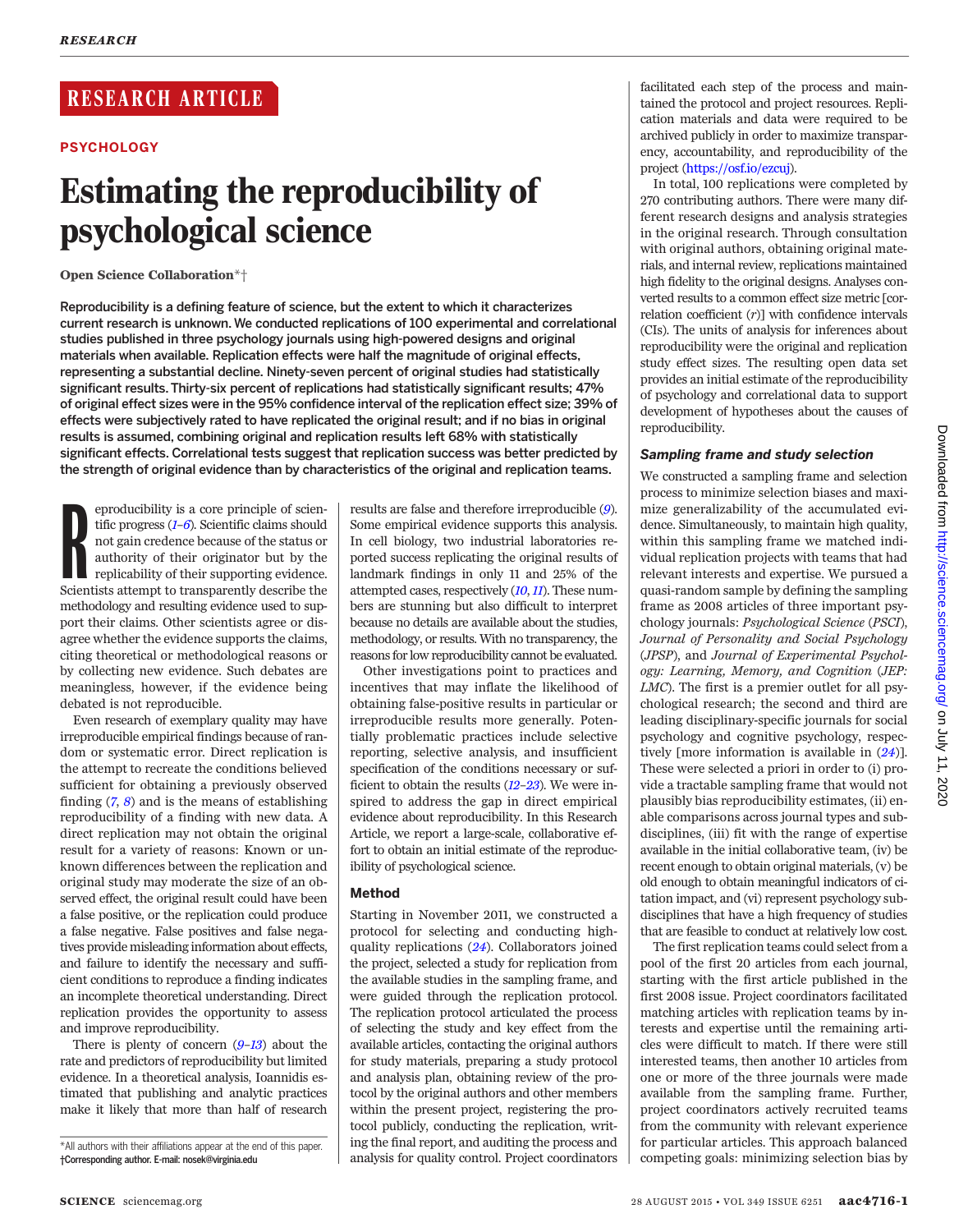having only a small set of articles available at a time and matching studies with replication teams' interests, resources, and expertise.

By default, the last experiment reported in each article was the subject of replication. This decision established an objective standard for study selection within an article and was based on the intuition that the first study in a multiplestudy article (the obvious alternative selection strategy) was more frequently a preliminary demonstration. Deviations from selecting the last experiment were made occasionally on the basis of feasibility or recommendations of the original authors. Justifications for deviations were reported in the replication reports, which were made available on the Open Science Framework (OSF) ([http://osf.io/ezcuj\)](http://osf.io/ezcuj). In total, 84 of the 100 completed replications (84%) were of the last reported study in the article. On average, the to-be-replicated articles contained 2.99 studies  $(SD = 1.78)$  with the following distribution: 24 single study, 24 two studies, 18 three studies, 13 four studies, 12 five studies, 9 six or more studies. All following summary statistics refer to the 100 completed replications.

For the purposes of aggregating results across studies to estimate reproducibility, a key result from the selected experiment was identified as the focus of replication. The key result had to be represented as a single statistical inference test or an effect size. In most cases, that test was a  $t$  test,  $F$  test, or correlation coefficient. This effect was identified before data collection or analysis and was presented to the original authors as part of the design protocol for critique. Original authors occasionally suggested that a different effect be used, and by default, replication teams deferred to original authors' judgments. Nonetheless, because the single effect came from a single study, it is not necessarily the case that the identified effect was central to the overall aims of the article. In the individual replication reports and subjective assessments of replication outcomes, more than a single result could be examined, but only the result of the single effect was considered in the aggregate analyses [additional details of the general protocol and individual study methods are provided in the supplementary materials and  $(25)$  $(25)$  $(25)$ ].

In total, there were 488 articles in the 2008 issues of the three journals. One hundred fiftyeight of these (32%) became eligible for selection for replication during the project period, between November 2011 and December 2014. From those, 111 articles (70%) were selected by a replication team, producing 113 replications. Two articles had two replications each (supplementary materials). And 100 of those (88%) replications were completed by the project deadline for inclusion in this aggregate report. After being claimed, some studies were not completed because the replication teams ran out of time or could not devote sufficient resources to completing the study. By journal, replications were completed for 39 of 64 (61%) articles from PSCI, 31 of 55 (56%) articles from JPSP, and 28 of 39 (72%) articles from JEP:LMC.

The most common reasons for failure to match an article with a team were feasibility constraints for conducting the research. Of the 47 articles from the eligible pool that were not claimed, six (13%) had been deemed infeasible to replicate because of time, resources, instrumentation, dependence on historical events, or hard-to-access samples. The remaining 41 (87%) were eligible but not claimed. These often required specialized samples (such as macaques or people with autism), resources (such as eye tracking machines or functional magnetic resonance imaging), or knowledge making them difficult to match with teams.

#### Aggregate data preparation

Each replication team conducted the study, analyzed their data, wrote their summary report, and completed a checklist of requirements for sharing the materials and data. Then, independent reviewers and analysts conducted a projectwide audit of all individual projects, materials, data, and reports. A description of this review is available on the OSF [\(https://osf.io/xtine](https://osf.io/xtine)). Moreover, to maximize reproducibility and accuracy, the analyses for every replication study were reproduced by another analyst independent of the replication team using the R statistical programming language and a standardized analytic format. A controller R script was created to regenerate the entire analysis of every study and recreate the master data file. This R script, available at <https://osf.io/fkmwg>, can be executed to reproduce the results of the individual studies. A comprehensive description of this reanalysis process is available publicly [\(https://osf.io/a2eyg](https://osf.io/a2eyg)).

#### Measures and moderators

We assessed features of the original study and replication as possible correlates of reproducibility and conducted exploratory analyses to inspire further investigation. These included characteristics of the original study such as the publishing journal; original effect size, P value, and sample size; experience and expertise of the original research team; importance of the effect, with indicators such as the citation impact of the article; and rated surprisingness of the effect. We also assessed characteristics of the replication such as statistical power and sample size, experience and expertise of the replication team, independently assessed challenge of conducting an effective replication, and self-assessed quality of the replication effort. Variables such as the P value indicate the statistical strength of evidence given the null hypothesis, and variables such as "effect surprisingness" and "expertise of the team" indicate qualities of the topic of study and the teams studying it, respectively. The master data file, containing these and other variables, is available for exploratory analysis [\(https://osf.io/5wup8](https://osf.io/5wup8)).

It is possible to derive a variety of hypotheses about predictors of reproducibility. To reduce the likelihood of false positives due to many tests, we aggregated some variables into summary indicators: experience and expertise of original team, experience and expertise of replication team, challenge of replication, self-assessed quality of replication, and importance of the effect. We had no a priori justification to give some indicators stronger weighting over others, so aggregates were created by standardizing  $[mean (M) = 0, SD = 1]$ the individual variables and then averaging to create a single index. In addition to the publishing journal and subdiscipline, potential moderators included six characteristics of the original study and five characteristics of the replication (supplementary materials).

#### Publishing journal and subdiscipline

Journals' different publishing practices may result in a selection bias that covaries with reproducibility. Articles from three journals were made available for selection:  $JPSP (n = 59 \text{ articles}), JEP$ : LMC ( $n = 40$  articles), and *PSCI* ( $n = 68$  articles). From this pool of available studies, replications were selected and completed from  $JPSP(n = 32)$ studies),  $JEP:LMC$  ( $n = 28$  studies), and *PSCI*  $(n = 40$  studies) and were coded as representing cognitive ( $n = 43$  studies) or social-personality  $(n = 57$  studies) subdisciplines. Four studies that would ordinarily be understood as "developmental psychology" because of studying children or infants were coded as having a cognitive or social emphasis. Reproducibility may vary by subdiscipline in psychology because of differing practices. For example, within-subjects designs are more common in cognitive than social psychology, and these designs often have greater power to detect effects with the same number of participants.

#### Statistical analyses

There is no single standard for evaluating replication success ([25](#page-7-0)). We evaluated reproducibility using significance and  $P$  values, effect sizes, subjective assessments of replication teams, and meta-analyses of effect sizes. All five of these indicators contribute information about the relations between the replication and original finding and the cumulative evidence about the effect and were positively correlated with one another  $(r \text{ ranged from } 0.22 \text{ to } 0.96, \text{ median } r = 0.57).$ Results are summarized in Table 1, and full details of analyses are in the supplementary materials.

#### Significance and P values

Assuming a two-tailed test and significance or  $\alpha$  level of 0.05, all test results of original and replication studies were classified as statistically significant ( $P \le 0.05$ ) and nonsignificant  $(P > 0.05)$ . However, original studies that interpreted nonsignificant  $P$  values as significant were coded as significant (four cases, all with  $P$  values < 0.06). Using only the nonsignificant P values of the replication studies and applying Fisher's method  $(26)$  $(26)$  $(26)$ , we tested the hypothesis that these studies had "no evidential value" (the null hypothesis of zero-effect holds for all these studies). We tested the hypothesis that the proportions of statistically significant results in the original and replication studies are equal using the McNemar test for paired nominal data and calculated a CI of the reproducibility parameter. Second, we compared the central tendency of the distribution of P values of original and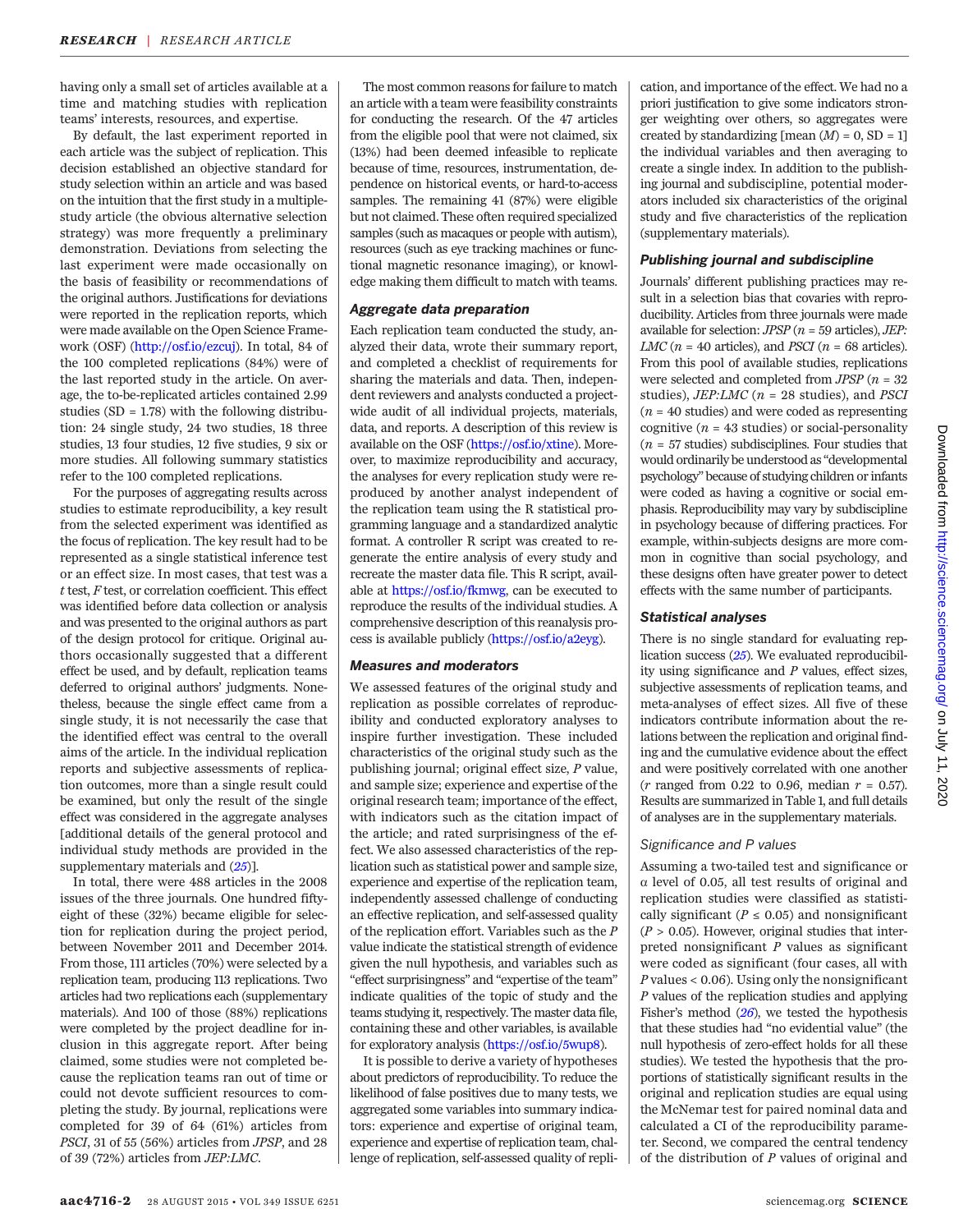Table 1. Summary of reproducibility rates and effect sizes for original and replication studies overall and by journal/discipline. df/N refers to the information on which the test of the effect was based (for example, *df* of t test, denominator *df* of F test, sample size –3 of correlation, and sample size for z and  $\chi^2$ ). Four original results had P values slightly higher than 0.05 but were considered positive results in the original article and are treated that way here. Exclusions (explanation provided in supplementary materials, A3) are "replications  $P < 0.05$ " (3 original nulls excluded;  $n = 97$  studies); "mean original and replication effect sizes" (3 excluded;  $n = 97$ studies); "meta-analytic mean estimates" (27 excluded; n = 73 studies); "percent meta-analytic (P < 0.05)" (25 excluded; n = 75 studies); and, "percent original effect size within replication 95% Cl" (5 excluded,  $n = 95$  studies).

|                    |                                                      |         | <b>Effect size comparison</b>              |                            |                                         |                | Original and replication combined           |                                            |                                            |                                                                      |                                                           |
|--------------------|------------------------------------------------------|---------|--------------------------------------------|----------------------------|-----------------------------------------|----------------|---------------------------------------------|--------------------------------------------|--------------------------------------------|----------------------------------------------------------------------|-----------------------------------------------------------|
|                    | Replications<br>P < 0.05<br>in original<br>direction | Percent | Mean<br>(SD)<br>original<br>effect<br>size | Median<br>original<br>df/N | Mean (SD)<br>replication<br>effect size | Median<br>df/N | Average<br>replication replication<br>power | Meta-<br>analytic<br>mean (SD)<br>estimate | Percent<br>meta-<br>analytic<br>(P < 0.05) | Percent<br>original<br>effect size<br>within<br>replication<br>95% C | Percent<br>subiective<br>'ves" to<br>"Did it<br>eplicate? |
| Overall<br>        | 35/97                                                | 36      | 0.403(0.188)                               | 54                         | 0.19/ (0.25/)                           | 68             | 0.92                                        | 0.309(0.223)                               | 68                                         | 47                                                                   | 39<br>.                                                   |
| JPSP, social       | 7/31                                                 | 23      | (0.10)<br>0.29                             | 73                         | (0.11)<br>0.07                          | 120            | 0.91                                        | 0.138(0.087)                               | 43                                         | 34                                                                   | 25                                                        |
| JEP:LMC, cognitive | 13/27                                                | 48      | (0.18)<br>0.4/                             | 36.5                       | (0.24)                                  | 43             | 0.93                                        | 0.393(0.209)                               | 86                                         | 62                                                                   | 54<br>                                                    |
| PSCI, social       | 7/24                                                 | 29      | (0.20)<br>0.39                             | 76                         | (0.30)                                  | 122            | 0.92                                        | 0.286 (0.228)                              | 58                                         | ΔC                                                                   | 32                                                        |
| PSCI, cognitive    |                                                      | 53      |                                            |                            | .35'                                    |                | N 94                                        |                                            |                                            | 60                                                                   | 53                                                        |

Table 2. Spearman's rank-order correlations of reproducibility indicators with summary original and replication study characteristics. Effect size difference computed after converting r to Fisher's z. df/N refers to the information on which the test of the effect was based (for example, df of t test, denominator df of F test, sample size –3 of correlation, and sample size for z and  $\chi^2$ ). Four original results had P values slightly higher than 0.05 but were considered positive results in the original article and are treated that way here. Exclusions (explanation provided in supplementary materials, A3) are "replications  $P < .05$ " (3 original nulls excluded;  $n =$ 97 studies), "effect size difference" (3 excluded; n = 97 studies); "meta-analytic mean estimates" (27 excluded; n = 73 studies); and, "percent original effect size within replication 95% Cl" (5 excluded,  $n = 95$  studies).

|                                              | <b>Replications</b><br>$P < 0.05$ in<br>original direction | <b>Effect size</b><br>difference | Meta-analytic<br>estimate | Original effect<br>size within<br>replication 95% CI | Subjective "yes"<br>to "Did it replicate?" |
|----------------------------------------------|------------------------------------------------------------|----------------------------------|---------------------------|------------------------------------------------------|--------------------------------------------|
| Original study characteristics               |                                                            |                                  |                           |                                                      |                                            |
| Original P value                             |                                                            |                                  |                           |                                                      |                                            |
| Original effect size                         | 0.304                                                      | O 279                            | 0.793                     | O 121                                                |                                            |
| Original df/N                                |                                                            | $-0.194$                         | $-0.502$                  | $-0.221$                                             | $-0.185$                                   |
| Importance of original result                |                                                            |                                  | $-0.205$                  | $-0.133$                                             |                                            |
| Surprising original result                   | $-0.244$                                                   | 0.102                            | $-0.181$                  | $-0.113$                                             |                                            |
| Experience and expertise of original team    |                                                            | $-0.033$                         | $-0.059$                  |                                                      |                                            |
| Replication characteristics                  |                                                            |                                  |                           |                                                      |                                            |
| Replication P value                          | $-0.828$                                                   | 0.621                            | $-0614$                   |                                                      |                                            |
| Replication effect size                      | 0.731                                                      | $-0.586$                         | 0.850                     | 0.611                                                |                                            |
| Replication power                            | 0.368                                                      | $-0.053$                         | 0.142                     | $-0.056$                                             |                                            |
| Replication df/N                             | $-0.085$                                                   | $-0.224$                         | $-0692$                   | $-0.257$                                             |                                            |
| Challenge of conducting replication          | $-0.219$                                                   | 0.085                            | $-0.301$                  | $-0.109$                                             |                                            |
| Experience and expertise of replication team | $-0.096$                                                   | 0.133                            | O 017                     |                                                      |                                            |
| Self-assessed quality of replication         | $-0.069$                                                   | 0.017                            | N 054                     |                                                      |                                            |

replication studies using the Wilcoxon signedrank test and the t test for dependent samples. For both tests, we only used study-pairs for which both P values were available.

#### Effect sizes

We transformed effect sizes into correlation coefficients whenever possible. Correlation coefficients have several advantages over other effect size measures, such as Cohen's d. Correlation coefficients are bounded, well known, and therefore more readily interpretable. Most important for our purposes, analysis of correlation coefficients is straightforward because, after applying the Fisher transformation, their standard error is only a function of sample size. Formulas and code for converting test statistics  $z$ ,  $F$ ,  $t$ , and  $\chi^2$  into correlation coefficients are provided in the appendices at [http://osf.io/ezum7.](http://osf.io/ezum7) To be able to compare and analyze correlations across studypairs, the original study's effect size was coded as positive; the replication study's effect size was coded as negative if the replication study's effect was opposite to that of the original study.

We compared effect sizes using four tests. We compared the central tendency of the effect size distributions of original and replication studies using both a paired two-sample  $t$  test and the

Wilcoxon signed-rank test. Third, we computed the proportion of study-pairs in which the effect of the original study was stronger than in the replication study and tested the hypothesis that this proportion is 0.5. For this test, we included findings for which effect size measures were available but no correlation coefficient could be computed (for example, if a regression coefficient was reported but not its test statistic). Fourth, we calculated "coverage," or the proportion of study-pairs in which the effect of the original study was in the CI of the effect of the replication study, and compared this with the expected proportion using a goodness-of-fit  $\chi^2$  test. We carried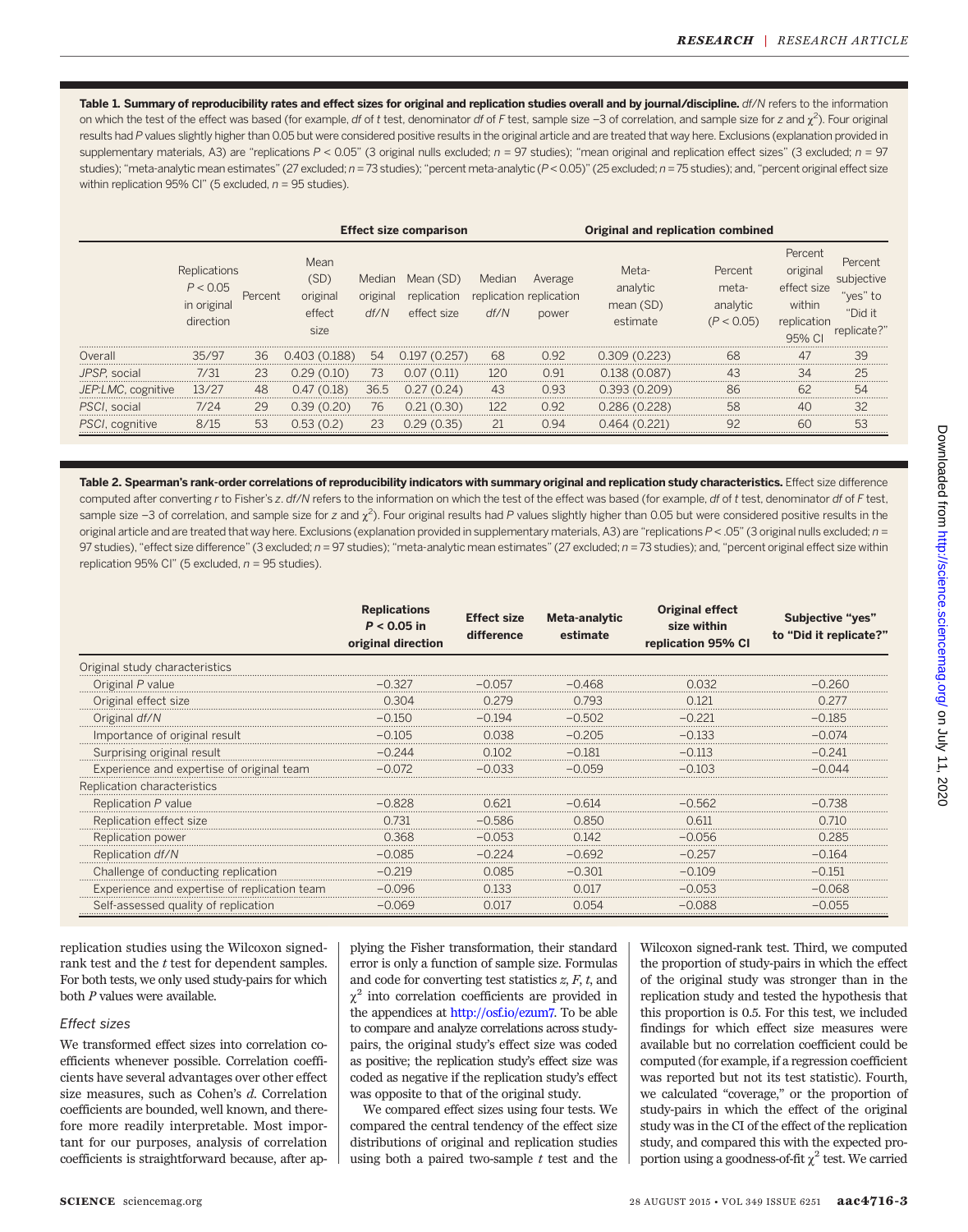out this test on the subset of study pairs in which both the correlation coefficient and its standard error could be computed [we refer to this data set as the meta-analytic (MA) subset]. Standard errors could only be computed if test statistics were r, t, or  $F(1, df_2)$ . The expected proportion is the sum over expected probabilities across studypairs. The test assumes the same population effect size for original and replication study in the same study-pair. For those studies that tested the effect with  $F(df_1 > 1, df_2)$  or  $\chi^2$ , we verified coverage using other statistical procedures (computational details are provided in the supplementary materials).

# Meta-analysis combining original and replication effects

We conducted fixed-effect meta-analyses using the R package metafor ([27](#page-7-0)) on Fisher-transformed correlations for all study-pairs in subset MA and on study-pairs with the odds ratio as the dependent variable. The number of times the CI of all these meta-analyses contained 0 was calculated. For studies in the MA subset, estimated effect sizes were averaged and analyzed by discipline.

#### Subjective assessment of "Did it replicate?"

In addition to the quantitative assessments of replication and effect estimation, we collected subjective assessments of whether the replication provided evidence of replicating the original result. In some cases, the quantitative data anticipate a straightforward subjective assessment of replication. For more complex designs, such as multivariate interaction effects, the quantitative analysis may not provide a simple interpretation. For subjective assessment, replication teams answered "yes" or "no" to the question, "Did your results replicate the original effect?" Additional subjective variables are available for analysis in the full data set.

# Analysis of moderators

We correlated the five indicators evaluating reproducibility with six indicators of the origi-

nal study (original  $P$  value, original effect size, original sample size, importance of the effect, surprising effect, and experience and expertise of original team) and seven indicators of the replication study (replication P value, replication effect size, replication power based on original effect size, replication sample size, challenge of conducting replication, experience and expertise of replication team, and self-assessed quality of replication) (Table 2). As follow-up, we did the same with the individual indicators comprising the moderator variables (tables S3 and S4).

#### Results Evaluating replication effect against null hypothesis of no effect

A straightforward method for evaluating replication is to test whether the replication shows a statistically significant effect ( $P < 0.05$ ) with the same direction as the original study. This dichotomous vote-counting method is intuitively appealing and consistent with common heuristics used to decide whether original studies "worked." Ninety-seven of 100 (97%) effects from original studies were positive results (four had P values falling a bit short of the 0.05 criterion $-P = 0.0508, 0.0514, 0.0516,$  and  $0.0567$ but all of these were interpreted as positive effects). On the basis of only the average replication power of the 97 original, significant effects  $[M = 0.92, \text{median}(Mdn) = 0.95]$ , we would expect approximately 89 positive results in the replications if all original effects were true and accurately estimated; however, there were just 35 [36.1%; 95% CI = (26.6%, 46.2%)], a significant reduction [McNemar test,  $\chi^2(1) = 59.1, P < 0.001$ ].

A key weakness of this method is that it treats the 0.05 threshold as a bright-line criterion between replication success and failure  $(28)$  $(28)$  $(28)$ . It could be that many of the replications fell just short of the 0.05 criterion. The density plots of  $P$  values for original studies (mean  $P$  value = 0.028) and replications (mean  $P$  value = 0.302) are shown in Fig. 1, left. The 64 nonsignificant

P values for replications were distributed widely. When there is no effect to detect, the null distribution of P values is uniform. This distribution deviated slightly from uniform with positive skew, however, suggesting that at least one replication could be a false negative,  $\chi^2(128) = 155.83$ ,  $P =$ 0.048. Nonetheless, the wide distribution of P values suggests against insufficient power as the only explanation for failures to replicate. A scatterplot of original compared with replication study P values is shown in Fig. 2.

# Evaluating replication effect against original effect size

A complementary method for evaluating replication is to test whether the original effect size is within the 95% CI of the effect size estimate from the replication. For the subset of 73 studies in which the standard error of the correlation could be computed, 30 (41.1%) of the replication CIs contained the original effect size (significantly lower than the expected value of  $78.5\%$ ,  $P \leq$ 0.001) (supplementary materials). For 22 studies using other test statistics  $[F(df_1 > 1, df_2)$  and  $\chi^2$ ], 68.2% of CIs contained the effect size of the original study. Overall, this analysis suggests a 47.4% replication success rate.

This method addresses the weakness of the first test that a replication in the same direction and a  $P$  value of 0.06 may not be significantly different from the original result. However, the method will also indicate that a replication "fails" when the direction of the effect is the same but the replication effect size is significantly smaller than the original effect size  $(29)$  $(29)$  $(29)$ . Also, the replication "succeeds" when the result is near zero but not estimated with sufficiently high precision to be distinguished from the original effect size.

### Comparing original and replication effect sizes

Comparing the magnitude of the original and replication effect sizes avoids special emphasis on P values. Overall, original study effect sizes

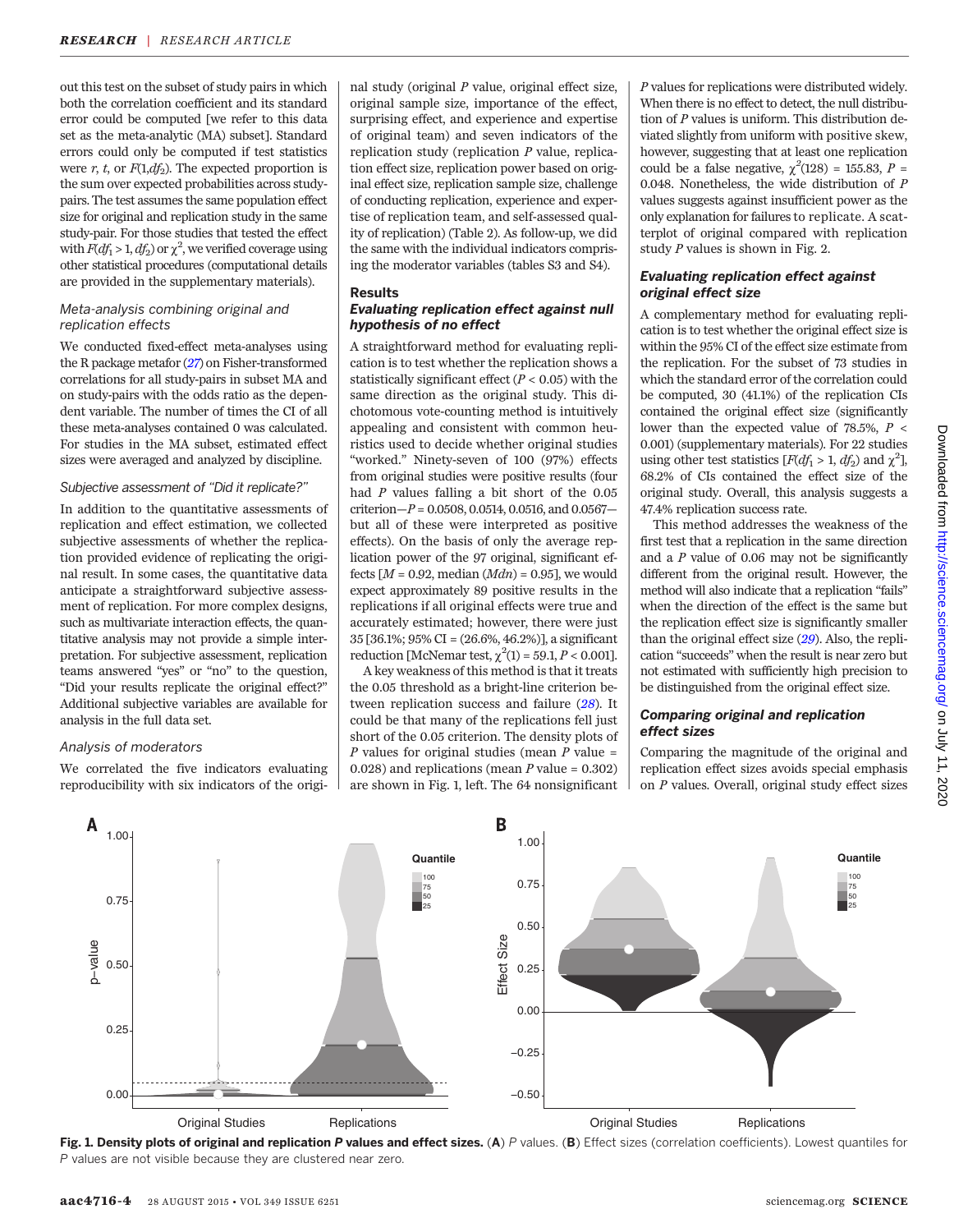

Fig. 2. Scatterplots of original study and replication P values for three psychology journals. Data points scaled by power of the replication based on original study effect size. Dotted red lines indicate  $P = 0.05$  criterion. Subplot below shows P values from the range between the gray lines ( $P = 0$ ) to 0.005) in the main plot above.

 $(M = 0.403, SD = 0.188)$  were reliably larger than replication effect sizes  $(M = 0.197, SD = 0.257)$ . Wilcoxon's  $W = 7137, P < 0.001$ . Of the 99 studies for which an effect size in both the original and replication study could be calculated  $(30)$  $(30)$  $(30)$ , 82 showed a stronger effect size in the original study (82.8%;  $P < 0.001$ , binomial test) (Fig. 1, right). Original and replication effect sizes were positively correlated (Spearman's  $r = 0.51, P <$ 0.001). A scatterplot of the original and replication effect sizes is presented in Fig. 3.

#### Combining original and replication effect sizes for cumulative evidence

The disadvantage of the descriptive comparison of effect sizes is that it does not provide information about the precision of either estimate or resolution of the cumulative evidence for the effect. This is often addressed by computing a meta-analytic estimate of the effect sizes by combining the original and replication studies ([28](#page-7-0)). This approach weights each study by the inverse of its variance and uses these weighted estimates of effect size to estimate cumulative evidence and precision of the effect. Using a fixed-effect model, 51 of the 75 (68%) effects for which a meta-analytic estimate could be computed had 95% CIs that did not include 0.

One qualification about this result is the possibility that the original studies have inflated effect sizes due to publication, selection, reporting, or other biases ([9](#page-7-0),[12](#page-7-0)–[23](#page-7-0)). In a discipline with low-powered research designs and an emphasis on positive results for publication, effect sizes will be systematically overestimated in the published literature. There is no publication bias in the replication studies because all results are reported. Also, there are no selection or reporting biases because all were confirmatory tests based on pre-analysis plans. This maximizes the interpretability of the replication  $P$  values and effect estimates. If publication, selection, and reporting biases completely explain the effect differences, then the replication estimates would be a better estimate of the effect size than would the metaanalytic and original results. However, to the extent that there are other influences, such as moderation by sample, setting, or quality of replication, the relative bias influencing original and replication effect size estimation is unknown.

#### Subjective assessment of "Did it replicate?"

In addition to the quantitative assessments of replication and effect estimation, replication teams provided a subjective assessment of replication success of the study they conducted. Subjective assessments of replication success were very similar to significance testing results (39 of 100 successful replications), including evaluating "success" for two null replications when the original study reported a null result and "failure" for a  $P < 0.05$ replication when the original result was a null.

# Correlates of reproducibility

The overall replication evidence is summarized in Table 1 across the criteria described above and then separately by journal/discipline. Considering significance testing, reproducibility was stronger in studies and journals representing cognitive psychology than social psychology topics. For example, combining across journals, 14 of 55 (25%) of social psychology effects replicated by the  $P \leq$ 0.05 criterion, whereas 21 of 42 (50%) of cognitive psychology effects did so. Simultaneously, all journals and disciplines showed substantial and similar  $[\chi^2(3) = 2.45, P = 0.48]$  declines in effect size in the replications compared with the original studies. The difference in significance testing results between fields appears to be partly a function of weaker original effects in social psychology studies, particularly in JPSP, and perhaps of the greater frequency of high-powered within-subjects manipulations and repeated measurement designs in cognitive psychology as suggested by high power despite relatively small participant samples. Further, the type of test was associated with replication success. Among original, significant effects, 23 of the 49 (47%) that tested main or simple effects replicated at  $P < 0.05$ , but just 8 of the 37 (22%) that tested interaction effects did.

Correlations between reproducibility indicators and characteristics of replication and original studies are provided in Table 2. A negative correlation of replication success with the original study  $P$  value indicates that the initial strength of evidence is predictive of reproducibility. For example, 26 of 63 (41%) original studies with  $P < 0.02$  achieved  $P < 0.05$  in the replication. whereas 6 of 23 (26%) that had a  $P$  value between  $0.02 < P < 0.04$  and 2 of 11 (18%) that had a  $P$  value  $> 0.04$  did so (Fig. 2). Almost two thirds (20 of 32, 63%) of original studies with  $P < 0.001$ had a significant  $P$  value in the replication.

Larger original effect sizes were associated with greater likelihood of achieving  $P < 0.05$  ( $r =$ 0.304) and a greater effect size difference between original and replication  $(r = 0.279)$ . Moreover, replication power was related to replication success via significance testing  $(r = 0.368)$  but not with the effect size difference between original and replication  $(r = -0.053)$ . Comparing effect sizes across indicators, surprisingness of the original effect, and the challenge of conducting the replication were related to replication success for some indicators. Surprising effects were less reproducible, as were effects for which it was more challenging to conduct the replication. Last, there was little evidence that perceived importance of the effect, expertise of the original or replication teams, or self-assessed quality of the replication accounted for meaningful variation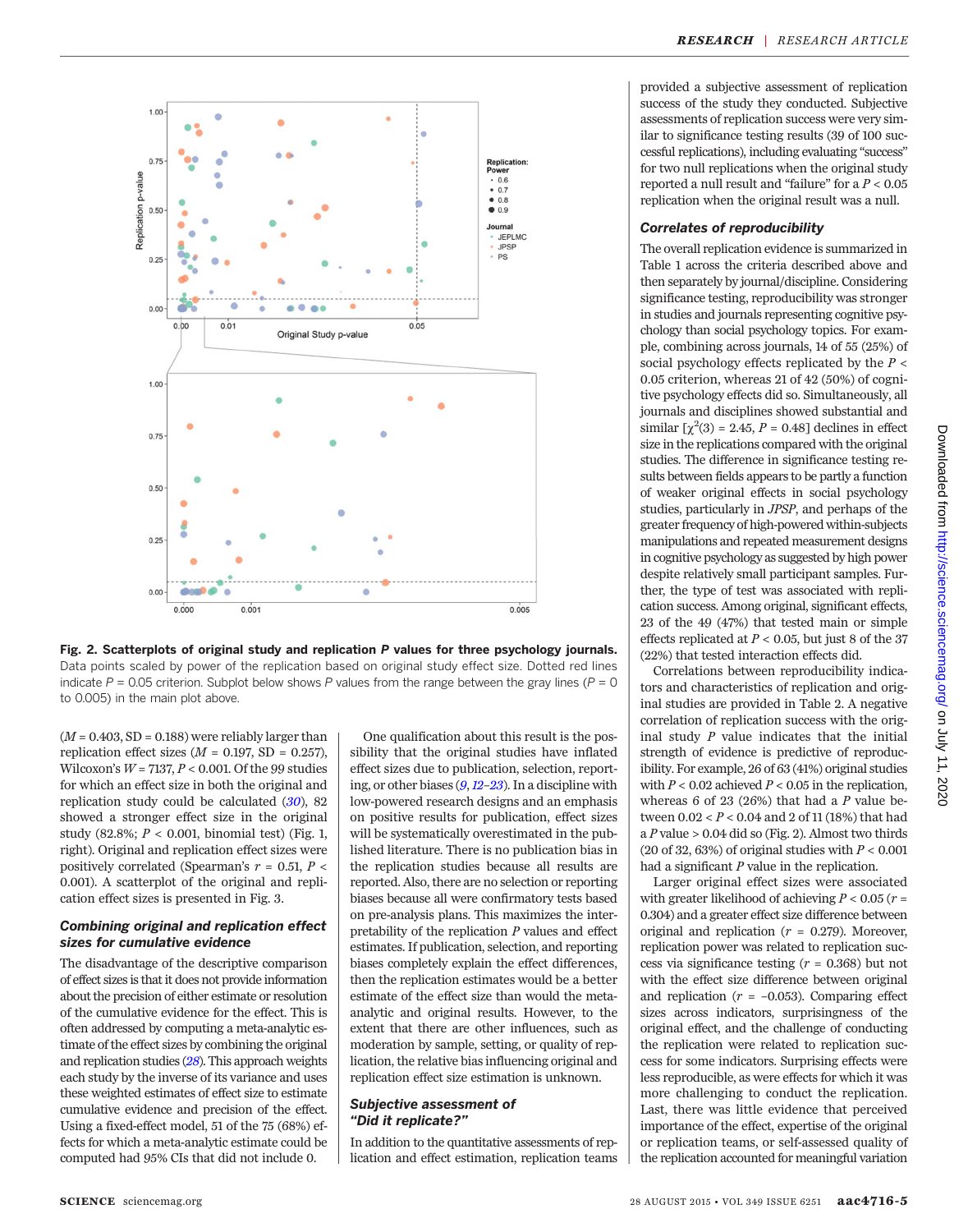

Fig. 3. Original study effect size versus replication effect size (correlation coefficients). Diagonal line represents replication effect size equal to original effect size. Dotted line represents replication effect size of 0. Points below the dotted line were effects in the opposite direction of the original. Density plots are separated by significant (blue) and nonsignificant (red) effects.

in reproducibility across indicators. Replication success was more consistently related to the original strength of evidence (such as original P value, effect size, and effect tested) than to characteristics of the teams and implementation of the replication (such as expertise, quality, or challenge of conducting study) (tables S3 and S4).

# Discussion

No single indicator sufficiently describes replication success, and the five indicators examined here are not the only ways to evaluate reproducibility. Nonetheless, collectively, these results offer a clear conclusion: A large portion of replications produced weaker evidence for the original findings  $(31)$  $(31)$  $(31)$  despite using materials provided by the original authors, review in advance for methodological fidelity, and high statistical power to detect the original effect sizes. Moreover, correlational evidence is consistent with the conclusion that variation in the strength of initial evidence (such as original  $P$  value) was more predictive of replication success than was variation in the characteristics of the teams conducting the research (such as experience and expertise). The latter factors certainly can influence replication success, but the evidence is that they did not systematically do so here. Other investigators may develop alternative indicators to explore further the role of expertise and quality in reproducibility on this open data set.

#### Insights on reproducibility

It is too easy to conclude that successful replication means that the theoretical understanding of

the original finding is correct. Direct replication mainly provides evidence for the reliability of a result. If there are alternative explanations for the original finding, those alternatives could likewise account for the replication. Understanding is achieved through multiple, diverse investigations that provide converging support for a theoretical interpretation and rule out alternative explanations.

It is also too easy to conclude that a failure to replicate a result means that the original evidence was a false positive. Replications can fail if the replication methodology differs from the original in ways that interfere with observing the effect. We conducted replications designed to minimize a priori reasons to expect a different result by using original materials, engaging original authors for review of the designs, and conducting internal reviews. Nonetheless, unanticipated factors in the sample, setting, or procedure could still have altered the observed effect magnitudes ([32](#page-7-0)).

More generally, there are indications of cultural practices in scientific communication that may be responsible for the observed results. Lowpower research designs combined with publication bias favoring positive results together produce a literature with upwardly biased effect sizes ([14](#page-7-0), [16](#page-7-0), [33](#page-7-0), [34](#page-7-0)). This anticipates that replication effect sizes would be smaller than original studies on a routine basis—not because of differences in implementation but because the original study effect sizes are affected by publication and reporting bias, and the replications are not. Consistent with this expectation, most replication effects were smaller than original results, and reproducibility success was correlated with indicators of the strength of initial evidence, such as lower original P values and larger effect sizes. This suggests publication, selection, and reporting biases as plausible explanations for the difference between original and replication effects. The replication studies significantly reduced these biases because replication preregistration and pre-analysis plans ensured confirmatory tests and reporting of all results.

The observed variation in replication and original results may reduce certainty about the statistical inferences from the original studies but also provides an opportunity for theoretical innovation to explain differing outcomes, and then new research to test those hypothesized explanations. The correlational evidence, for example, suggests that procedures that are more challenging to execute may result in less reproducible results, and that more surprising original effects may be less reproducible than less surprising original effects. Further, systematic, repeated replication efforts that fail to identify conditions under which the original finding can be observed reliably may reduce confidence in the original finding.

#### Implications and limitations

The present study provides the first open, systematic evidence of reproducibility from a sample of studies in psychology. We sought to maximize generalizability of the results with a structured process for selecting studies for replication. However, it is unknown the extent to which these findings extend to the rest of psychology or other disciplines. In the sampling frame itself, not all articles were replicated; in each article, only one study was replicated; and in each study, only one statistical result was subject to replication. More resource-intensive studies were less likely to be included than were less resource-intensive studies. Although study selection bias was reduced by the sampling frame and selection strategy, the impact of selection bias is unknown.

We investigated the reproducibility rate of psychology not because there is something special about psychology, but because it is our discipline. Concerns about reproducibility are widespread across disciplines ([9](#page-7-0)–[21](#page-7-0)). Reproducibility is not well understood because the incentives for individual scientists prioritize novelty over replication  $(20)$  $(20)$  $(20)$ . If nothing else, this project demonstrates that it is possible to conduct a large-scale examination of reproducibility despite the incentive barriers. Here, we conducted single-replication attempts of many effects obtaining broad-and-shallow evidence. These data provide information about reproducibility in general but little precision about individual effects in particular. A complementary narrow-and-deep approach is characterized by the Many Labs replication projects ([32](#page-7-0)). In those, many replications of single effects allow precise estimates of effect size but result in generalizability that is circumscribed to those individual effects. Pursuing both strategies across disciplines, such as the ongoing effort in cancer biology  $(35)$  $(35)$  $(35)$ , would yield insight about common and distinct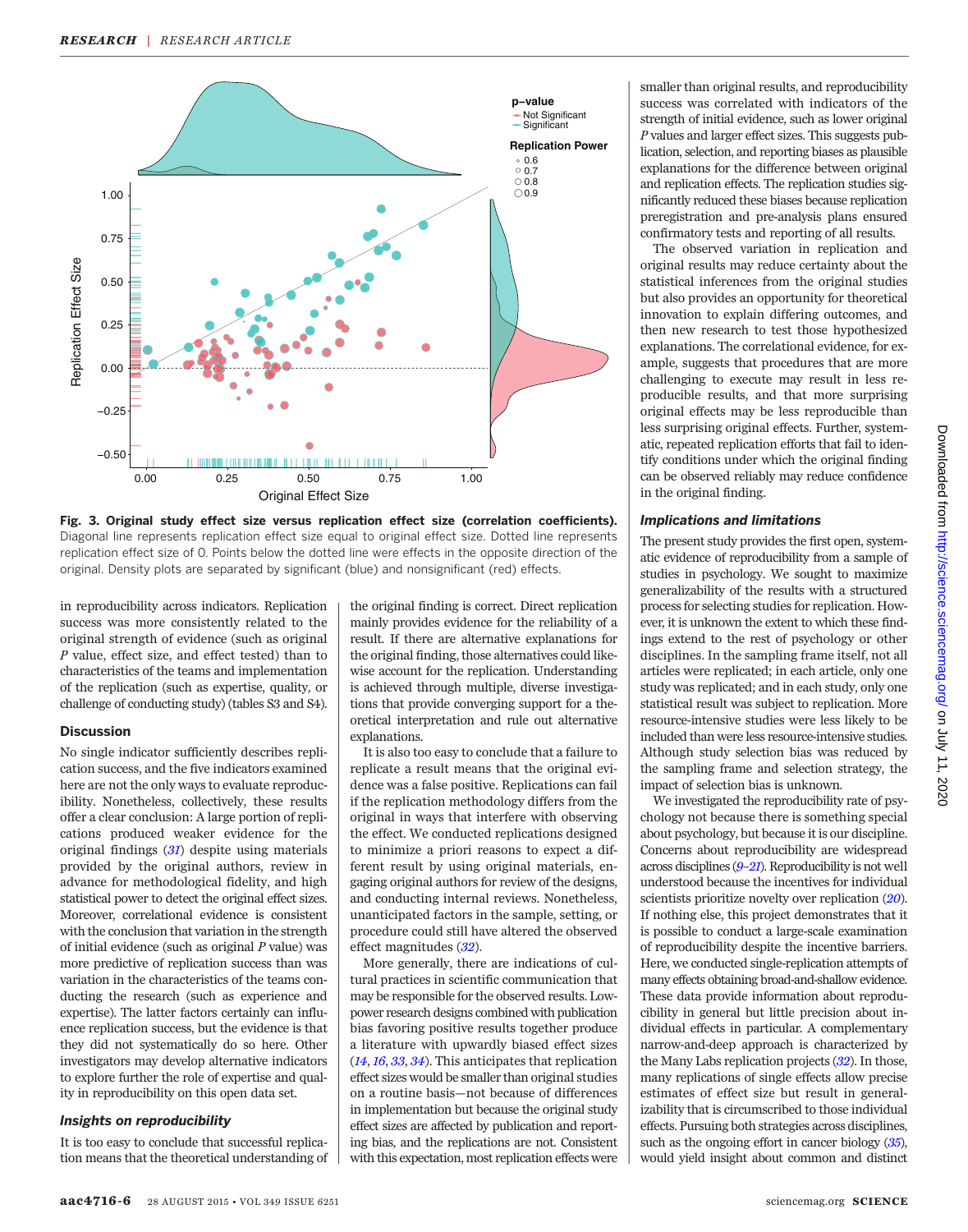<span id="page-7-0"></span>Because reproducibility is a hallmark of credible scientific evidence, it is tempting to think that maximum reproducibility of original results is important from the onset of a line of inquiry through its maturation. This is a mistake. If initial ideas were always correct, then there would hardly be a reason to conduct research in the first place. A healthy discipline will have many false starts as it confronts the limits of present understanding.

Innovation is the engine of discovery and is vital for a productive, effective scientific enterprise. However, innovative ideas become old news fast. Journal reviewers and editors may dismiss a new test of a published idea as unoriginal. The claim that "we already know this" belies the uncertainty of scientific evidence. Deciding the ideal balance of resourcing innovation versus verification is a question of research efficiency. How can we maximize the rate of research progress? Innovation points out paths that are possible; replication points out paths that are likely; progress relies on both. The ideal balance is a topic for investigation itself. Scientific incentives—funding, publication, or awards—can be tuned to encourage an optimal balance in the collective effort of discovery (36, 37).

Progress occurs when existing expectations are violated and a surprising result spurs a new investigation. Replication can increase certainty when findings are reproduced and promote innovation when they are not. This project provides accumulating evidence for many findings in psychological research and suggests that there is still more work to do to verify whether we know what we think we know.

#### Conclusion

After this intensive effort to reproduce a sample of published psychological findings, how many of the effects have we established are true? Zero. And how many of the effects have we established are false? Zero. Is this a limitation of the project design? No. It is the reality of doing science, even if it is not appreciated in daily practice. Humans desire certainty, and science infrequently provides it. As much as we might wish it to be otherwise, a single study almost never provides definitive resolution for or against an effect and its explanation. The original studies examined here offered tentative evidence; the replications we conducted offered additional, confirmatory evidence. In some cases, the replications increase confidence in the reliability of the original results; in other cases, the replications suggest that more investigation is needed to establish the validity of the original findings. Scientific progress is a cumulative process of uncertainty reduction that can only succeed if science itself remains the greatest skeptic of its explanatory claims.

The present results suggest that there is room to improve reproducibility in psychology. Any temptation to interpret these results as a defeat for psychology, or science more generally, must contend with the fact that this project demonstrates science behaving as it should. Hypotheses abound that the present culture in science may be negatively affecting the reproducibility of findings. An ideological response would discount the arguments, discredit the sources, and proceed merrily along. The scientific process is not ideological. Science does not always provide comfort for what we wish to be; it confronts us with what is. Moreover, as illustrated by the Transparency and Openness Promotion (TOP) Guidelines ([http://cos.io/top\)](http://cos.io/top) (37), the research community is taking action already to improve the quality and credibility of the scientific literature.

We conducted this project because we care deeply about the health of our discipline and believe in its promise for accumulating knowledge about human behavior that can advance the quality of the human condition. Reproducibility is central to that aim. Accumulating evidence is the scientific community's method of self-correction and is the best available option for achieving that ultimate goal: truth.

#### REFERENCES AND NOTES

- 1. C. Hempel, Maximal specificity and lawlikeness in probabilistic explanation. Philos. Sci. 35, 116–133 (1968). doi: [10.1086/288197](http://dx.doi.org/10.1086/288197)
- 2. C. Hempel, P. Oppenheim, Studies in the logic of explanation. Philos. Sci. 15, 135-175 (1948). doi: [10.1086/286983](http://dx.doi.org/10.1086/286983)
- 3. I. Lakatos, in Criticism and the Growth of Knowledge, I. Lakatos, A. Musgrave, Eds. (Cambridge Univ. Press, London, 1970), pp. 170–196.
- 4. P. E. Meehl, Appraising and amending theories: The strategy of Lakatosian defense and two principles that warrant it. Psychol. Inq. 1, 108–141 (1990). doi: [10.1207/s15327965pli0102\\_1](http://dx.doi.org/10.1207/s15327965pli0102_1)
- 5. J. R. Platt, Strong Inference: Certain systematic methods of scientific thinking may produce much more rapid progress than others. Science 146, 347–353 (1964). doi: [10.1126/](http://dx.doi.org/10.1126/science.146.3642.347) [science.146.3642.347;](http://dx.doi.org/10.1126/science.146.3642.347) pmid: [17739513](http://www.ncbi.nlm.nih.gov/pubmed/17739513)
- 6. W. C. Salmon, in Introduction to the Philosophy of Science, M. H. Salmon Ed. (Hackett Publishing Company, Indianapolis, 1999), pp. 7–41.
- 7. B. A. Nosek, D. Lakens, Registered reports: A method to increase the credibility of published results. Soc. Psychol. 45, 137–141 (2014). doi: [10.1027/1864-9335/a000192](http://dx.doi.org/10.1027/1864-9335/a000192)
- 8. S. Schmidt, Shall we really do it again? The powerful concept of replication is neglected in the social sciences. Rev. Gen. Psychol. 13, 90–100 (2009). doi: [10.1037/a0015108](http://dx.doi.org/10.1037/a0015108)
- 9. J. P. A. Ioannidis, Why most published research findings are false. PLOS Med. 2, e124 (2005). doi: [10.1371/journal.](http://dx.doi.org/10.1371/journal.pmed.0020124) [pmed.0020124](http://dx.doi.org/10.1371/journal.pmed.0020124); pmid: [16060722](http://www.ncbi.nlm.nih.gov/pubmed/16060722)
- 10. C. G. Begley, L. M. Ellis, Drug development: Raise standards for preclinical cancer research. Nature 483, 531–533 (2012). doi: [10.1038/483531a](http://dx.doi.org/10.1038/483531a); pmid: [22460880](http://www.ncbi.nlm.nih.gov/pubmed/22460880)
- 11. F. Prinz, T. Schlange, K. Asadullah, Believe it or not: How much can we rely on published data on potential drug targets? Nat. Rev. Drug Discov. 10, 712–713 (2011). doi: [10.1038/](http://dx.doi.org/10.1038/nrd3439-c1) [nrd3439-c1;](http://dx.doi.org/10.1038/nrd3439-c1) pmid: [21892149](http://www.ncbi.nlm.nih.gov/pubmed/21892149)
- 12. M. McNutt, Reproducibility. Science 343, 229 (2014). doi: [10.1126/science.1250475](http://dx.doi.org/10.1126/science.1250475); pmid: [24436391](http://www.ncbi.nlm.nih.gov/pubmed/24436391)
- 13. H. Pashler, E.-J. Wagenmakers, Editors' introduction to the special section on replicability in psychological science: A crisis of confidence? Perspect. Psychol. Sci. 7, 528–530 (2012). doi: [10.1177/1745691612465253;](http://dx.doi.org/10.1177/1745691612465253) pmid: [26168108](http://www.ncbi.nlm.nih.gov/pubmed/26168108)
- 14. K. S. Button et al., Power failure: Why small sample size undermines the reliability of neuroscience. Nat. Rev. Neurosci. 14, 365–376 (2013). doi: [10.1038/nrn3475;](http://dx.doi.org/10.1038/nrn3475) pmid: [23571845](http://www.ncbi.nlm.nih.gov/pubmed/23571845)
- 15. D. Fanelli, "Positive" results increase down the hierarchy of the sciences. PLOS ONE 5, e10068 (2010). doi: [10.1371/journal.](http://dx.doi.org/10.1371/journal.pone.0010068) [pone.0010068;](http://dx.doi.org/10.1371/journal.pone.0010068) pmid: [20383332](http://www.ncbi.nlm.nih.gov/pubmed/20383332)
- 16. A. G. Greenwald, Consequences of prejudice against the null hypothesis. Psychol. Bull. 82, 1–20 (1975). doi: [10.1037/h0076157](http://dx.doi.org/10.1037/h0076157)
- 17. G. S. Howard et al., Do research literatures give correct answers? Rev. Gen. Psychol. 13, 116–121 (2009). doi: [10.1037/a0015468](http://dx.doi.org/10.1037/a0015468)
- 18. J. P. A. Ioannidis, M. R. Munafò, P. Fusar-Poli, B. A. Nosek, S. P. David, Publication and other reporting biases in cognitive sciences: Detection, prevalence, and prevention. Trends Cogn. Sci. 18, 235–241 (2014). doi: [10.1016/j.tics.2014.02.010;](http://dx.doi.org/10.1016/j.tics.2014.02.010) pmid: [24656991](http://www.ncbi.nlm.nih.gov/pubmed/24656991)
- 19. L. K. John, G. Loewenstein, D. Prelec, Measuring the prevalence of questionable research practices with incentives for truth telling. Psychol. Sci. 23, 524–532 (2012). doi: [10.1177/](http://dx.doi.org/10.1177/0956797611430953) [0956797611430953](http://dx.doi.org/10.1177/0956797611430953); pmid: [22508865](http://www.ncbi.nlm.nih.gov/pubmed/22508865)
- 20. B. A. Nosek, J. R. Spies, M. Motyl, Scientific utopia: II. Restructuring incentives and practices to promote truth over publishability. Perspect. Psychol. Sci. 7, 615–631 (2012). doi: [10.1177/1745691612459058;](http://dx.doi.org/10.1177/1745691612459058) pmid: [26168121](http://www.ncbi.nlm.nih.gov/pubmed/26168121)
- 21. R. Rosenthal, The file drawer problem and tolerance for null results. Psychol. Bull. 86, 638–641 (1979). doi: [10.1037/0033-](http://dx.doi.org/10.1037/0033-2909.86.3.638) [2909.86.3.638](http://dx.doi.org/10.1037/0033-2909.86.3.638)
- 22. P. Rozin, What kind of empirical research should we publish, fund, and reward?: A different perspective. Perspect. Psychol. Sci. 4, 435-439 (2009). doi: [10.1111/j.1745-6924.2009.01151.x;](http://dx.doi.org/10.1111/j.1745-6924.2009.01151.x) pmid: [26158991](http://www.ncbi.nlm.nih.gov/pubmed/26158991)
- 23. J. P. Simmons, L. D. Nelson, U. Simonsohn, False-positive psychology: Undisclosed flexibility in data collection and analysis allows presenting anything as significant. Psychol. Sci. 22, 1359–1366 (2011). doi: [10.1177/0956797611417632;](http://dx.doi.org/10.1177/0956797611417632) pmid: [22006061](http://www.ncbi.nlm.nih.gov/pubmed/22006061)
- 24. Open Science Collaboration, An open, large-scale, collaborative effort to estimate the reproducibility of psychological science. Perspect. Psychol. Sci. 7, 657–660 (2012). doi: [10.1177/](http://dx.doi.org/10.1177/1745691612462588) [1745691612462588](http://dx.doi.org/10.1177/1745691612462588); pmid: [26168127](http://www.ncbi.nlm.nih.gov/pubmed/26168127)
- 25. Open Science Collaboration, in Implementing Reproducible Computational Research (A Volume in The R Series), V. Stodden, F. Leisch, R. Peng, Eds. (Taylor & Francis, New York, 2014), pp. 299–323.
- 26. R. A. Fisher, Theory of statistical estimation. Math. Proc. Camb. Philos. Soc. 22, 700–725 (1925). doi: [10.1017/](http://dx.doi.org/10.1017/S0305004100009580) [S0305004100009580](http://dx.doi.org/10.1017/S0305004100009580)
- 27. W. Viechtbauer, Conducting meta-analyses in R with the metafor package. J. Stat. Softw. 36, 1–48 (2010).
- 28. S. L. Braver, F. J. Thoemmes, R. Rosenthal, Continuously cumulating meta-analysis and replicability. Perspect. Psychol. Sci. 9, 333–342 (2014). doi: [10.1177/1745691614529796;](http://dx.doi.org/10.1177/1745691614529796) pmid: [26173268](http://www.ncbi.nlm.nih.gov/pubmed/26173268)
- 29. U. Simonsohn, Small telescopes: Detectability and the evaluation of replication results. Psychol. Sci. 26, 559–569 (2015). doi: [10.1177/0956797614567341;](http://dx.doi.org/10.1177/0956797614567341) pmid: [25800521](http://www.ncbi.nlm.nih.gov/pubmed/25800521)
- 30. D. Lakens, Calculating and reporting effect sizes to facilitate cumulative science: A practical primer for t-tests and ANOVAs. Front. Psychol. 4, 863 (2013). doi: [10.3389/fpsyg.2013.00863;](http://dx.doi.org/10.3389/fpsyg.2013.00863) pmid: [24324449](http://www.ncbi.nlm.nih.gov/pubmed/24324449)
- 31. J. Lehrer, The truth wears off: Is there something wrong with the scientific method? The New Yorker, 52–57 (2010).
- 32. R. Klein et al., Investigating variation in replicability: A "many labs" replication project. Soc. Psychol. 45, 142–152 (2014). doi: [10.1027/1864-9335/a000178](http://dx.doi.org/10.1027/1864-9335/a000178)
- 33. J. Cohen, The statistical power of abnormal-social psychological research: A review. J. Abnorm. Soc. Psychol. 65, 145–153 (1962). doi: [10.1037/h0045186](http://dx.doi.org/10.1037/h0045186); pmid: [13880271](http://www.ncbi.nlm.nih.gov/pubmed/13880271)
- 34. T. D. Sterling, Publication decisions and their possible effects on inferences drawn from tests of significance—or vice versa. J. Am. Stat. Assoc. 54, 30–34 (1959).
- 35. T. M. Errington et al., An open investigation of the reproducibility of cancer biology research. eLife 3, e04333 (2014). doi: [10.7554/eLife.04333](http://dx.doi.org/10.7554/eLife.04333); pmid: [25490932](http://www.ncbi.nlm.nih.gov/pubmed/25490932)
- 36. J. K. Hartshorne, A. Schachner, Tracking replicability as a method of post-publication open evaluation. Front. Comput. Neurosci. 6, 8 (2012). doi: [10.3389/fncom.2012.00008;](http://dx.doi.org/10.3389/fncom.2012.00008) pmid: [22403538](http://www.ncbi.nlm.nih.gov/pubmed/22403538)
- 37. B. A. Nosek et al., Promoting an open research culture. Science 348, 1422–1425 (2015). doi: [10.1126/science.aab2374;](http://dx.doi.org/10.1126/science.aab2374) pmid: [26113702](http://www.ncbi.nlm.nih.gov/pubmed/26113702)

#### ACKNOWLEDGMENTS

In addition to the coauthors of this manuscript, there were many volunteers who contributed to project success. We thank

- D. Acup, J. Anderson, S. Anzellotti, R. Araujo, J. D. Arnal, T. Bates,
- R. Battleday, R. Bauchwitz, M. Bernstein, B. Blohowiak, M. Boffo, E. Bruneau, B. Chabot-Hanowell, J. Chan, P. Chu, A. Dalla Rosa,
- B. Deen, P. DiGiacomo, C. Dogulu, N. Dufour, C. Fitzgerald,
- A. Foote, A. Garcia, E. Garcia, C. Gautreau, L. Germine, T. Gill,
- L. Goldberg, S. D. Goldinger, H. Gweon, D. Haile, K. Hart,
- F. Hjorth, J. Hoenig, Å. Innes-Ker, B. Jansen, R. Jersakova, Y. Jie,
- Z. Kaldy, W. K. Vong, A. Kenney, J. Kingston, J. Koster-Hale,
- A. Lam, R. LeDonne, D. Lumian, E. Luong, S. Man-pui, J. Martin,
- A. Mauk, T. McElroy, K. McRae, T. Miller, K. Moser, M. Mullarkey, A. R. Munoz, J. Ong, C. Parks, D. S. Pate, D. Patron,
- H. J. M. Pennings, M. Penuliar, A. Pfammatter, J. P. Shanoltz,
- E. Stevenson, E. Pichler, H. Raudszus, H. Richardson, N. Rothstein,
- T. Scherndl, S. Schrager, S. Shah, Y. S. Tai, A. Skerry,
- M. Steinberg, J. Stoeterau, H. Tibboel, A. Tooley, A. Tullett,
- C. Vaccaro, E. Vergauwe, A. Watanabe, I. Weiss, M. H. White II,

Downloaded from http://science.sciencemag.org/ on July 11, 2020 Downloaded from <http://science.sciencemag.org/> on July 11, 2020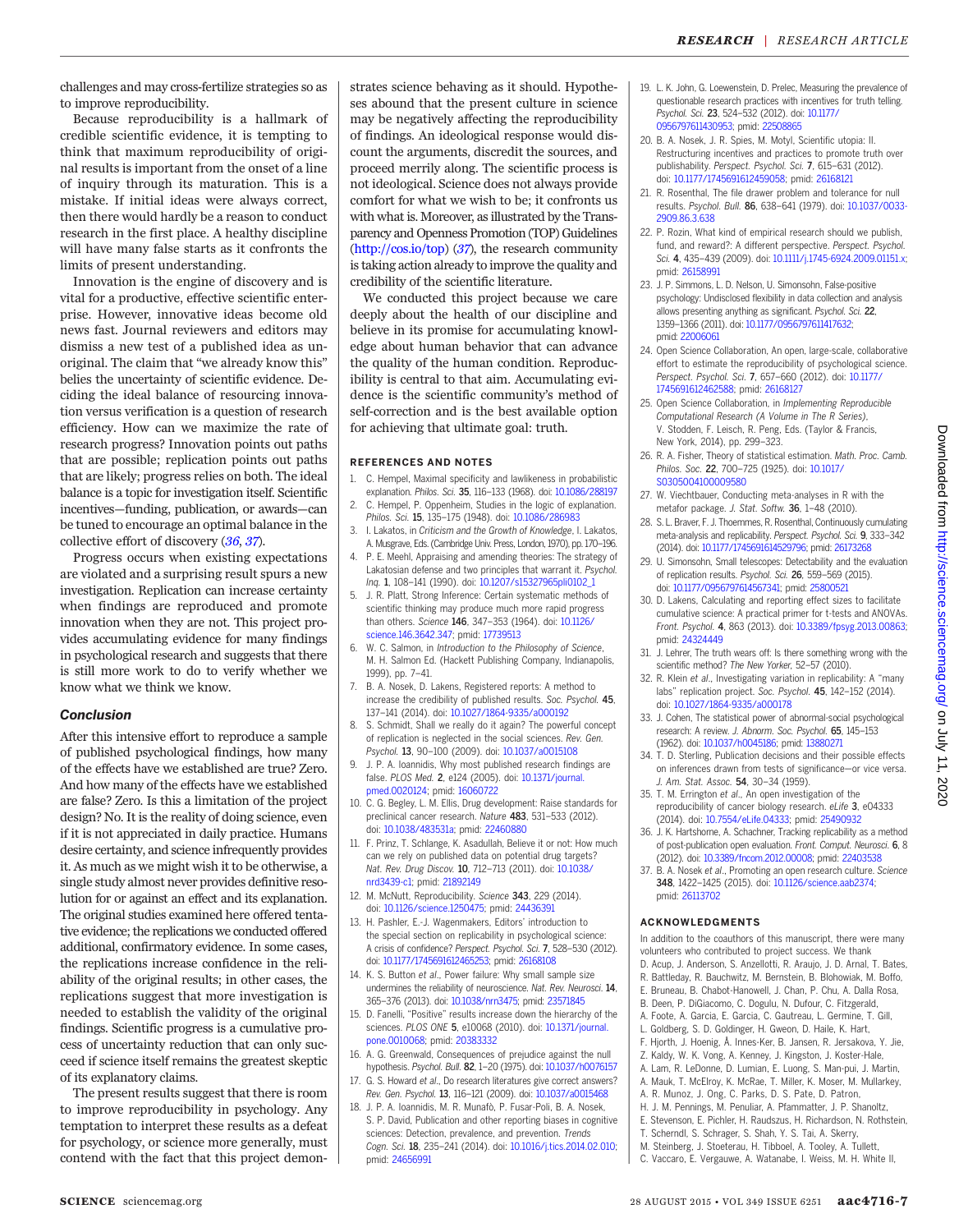P. Whitehead, C. Widmann, D. K. Williams, K. M. Williams, and H. Yi. Also, we thank the authors of the original research that was the subject of replication in this project. These authors were generous with their time, materials, and advice for improving the quality of each replication and identifying the strengths and limits of the outcomes. The authors of this work are listed alphabetically. This project was supported by the Center for Open Science and the Laura and John Arnold Foundation. The authors declare no financial conflict of interest with the reported research.

#### The Open Science Collaboration

Alexander A. Aarts,<sup>1</sup> Joanna E. Anderson,<sup>2</sup> Christopher J. Anderson,<sup>3</sup> Peter R. Attridge, 4,5 Angela Attwood,<sup>6</sup> Jordan Axt,<sup>7</sup> Molly Babel, <sup>8</sup> štěpán Bahník,<sup>9</sup> Erica Baranski,<sup>10</sup> Michael Barnett-Cowan,<sup>11</sup> Elizabeth Bartmess,<sup>12</sup> Jennifer Beer,<sup>13</sup> Raoul Bell,<sup>1</sup> Heather Bentley,<sup>5</sup> Leah Beyan,<sup>5</sup> Grace Binion,<sup>5</sup> Denny Borsboom,<sup>16</sup> Annick Bosch,<sup>17</sup> Frank A. Bosco,<sup>18</sup><br>Sara D. Bowman,<sup>19</sup> Mark J. Brandt,<sup>20</sup> Erin Braswell,<sup>19</sup> Hilmar Brohmer,<sup>20</sup> Benjamin T. Brown,<sup>5</sup> Kristina Brown,<sup>5</sup> Jovita Brüning,<sup>21,22</sup> Ann Calhoun-Sauls,<sup>23</sup> Shannon P. Callahan,<sup>24</sup> Elizabeth Chagnon,<sup>25</sup> Jesse Chandler,<sup>26,27</sup> Christopher R. Chartier,<sup>28</sup><br>Felix Cheung,<sup>29,30</sup> Cody D. Christopherson,<sup>31</sup> Linda Cillessen,<sup>17</sup> Russ Clay,<sup>32</sup> Hayley Cleary,<sup>18</sup> Mark D. Cloud,<sup>33</sup> Michael Cohn,<sup>12</sup> Johanna Cohoon,<sup>19</sup> Simon Columbus,<sup>16</sup> Andreas Cordes,<sup>34</sup> Giulio Costantini, 35 Leslie D. Cramblet Alvarez, 36 Ed Cremata, 37 Jan Crusius,<sup>38</sup> Jamie DeCoster,<sup>7</sup> Michelle A. DeGaetano,<sup>5</sup> Nicolás Della Penna,<sup>39</sup> Bobby den Bezemer,<sup>16</sup> Marie K. Deserno,<sup>16</sup> Olivia Devitt,<sup>5</sup> Laura Dewitte,<sup>40</sup> David G. Dobolyi,<sup>7</sup> Geneva T. Dodson,<sup>7</sup> M. Brent Donnellan,<sup>41</sup> Ryan Donohue,<sup>42</sup><br>Rebecca A. Dore,<sup>7</sup> Angela Dorrough,<sup>43,44</sup> Anna Dreber,<sup>45</sup> Michelle Dugas, <sup>25</sup> Elizabeth W. Dunn, <sup>8</sup> Kayleigh Easey,<sup>6</sup> Sylvia Eboigbe,<sup>5</sup> Casey Eggleston,<sup>7</sup> Jo Embley,<sup>46</sup> Sacha Epskamp,<sup>16</sup> Timothy M. Errington,<sup>19</sup> Vivien Estel,<sup>47</sup> Frank J. Farach,<sup>48,49</sup><br>Jenelle Feather,<sup>50</sup> Anna Fedor,<sup>51</sup> Belén Fernández-Castilla,<sup>52</sup> Susann Fiedler,<sup>44</sup> James G. Field,<sup>18</sup> Stanka A. Fitneva,<sup>53</sup> Taru Flagan,<sup>13</sup> Amanda L. Forest,<sup>54</sup> Eskil Forsell,<sup>45</sup> Joshua D. Foster,<sup>55</sup> Michael C. Frank,<sup>56</sup> Rebecca S. Frazier,7 Heather Fuchs,<sup>38</sup> Philip Gable,<sup>57</sup> Jeff Galak,<sup>58</sup> Elisa Maria Galliani,<sup>59</sup> Anup Gampa,<sup>7</sup> Sara Garcia,<sup>60</sup> Douglas Gazarian,<sup>61</sup> Elizabeth Gilbert,<sup>7</sup> Roger Giner-Sorolla,<sup>46</sup> Andreas Glöckner,<sup>34,44</sup><br>Lars Goellner,<sup>43</sup> Jin X. Goh,<sup>62</sup> Rebecca Goldberg,<sup>63</sup> Patrick T. Goodbourn, <sup>64</sup> Shauna Gordon-McKeon, <sup>65</sup> Bryan Gorges,<sup>19</sup> Jessie Gorges,<sup>19</sup> Justin Goss,<sup>66</sup> Jesse Graham,<sup>37</sup> James A. Grange, <sup>67</sup> Jeremy Gray, <sup>29</sup> Chris Hartgerink, <sup>20</sup> Joshua Hartshorne,<sup>50</sup> Fred Hasselman,<sup>17,68</sup> Timothy Hayes,<sup>37</sup> Emma Heikensten,<sup>45</sup> Felix Henninger,<sup>69,44</sup> John Hodsoll,<sup>70,71</sup> Taylor Holubar,<sup>56</sup> Gea Hoogendoorn,<sup>20</sup> Denise J. Humphries,<sup>5</sup> Cathy O.-Y. Hung,<sup>30</sup> Nathali Immelman,<sup>72</sup> Vanessa C. Irsik,<sup>73</sup> Georg Jahn,74 Frank Jäkel,75 Marc Jekel,34 Magnus Johannesson,45 Larissa G. Johnson,<sup>76</sup> David J. Johnson,<sup>29</sup> Kate M. Johnson,<sup>37</sup><br>William J. Johnston,<sup>77</sup> Kai Jonas,<sup>16</sup> Jennifer A. Joy-Gaba,<sup>18</sup> Heather Barry Kappes,<sup>78</sup> Kim Kelso,<sup>36</sup> Mallory C. Kidwell,<sup>19</sup><br>Seung Kyung Kim,<sup>56</sup> Matthew Kirkhart,<sup>79</sup> Bennett Kleinberg,<sup>16,80</sup> Goran Knežević, <sup>81</sup> Franziska Maria Kolorz, <sup>17</sup> Jolanda J. Kossakowski, <sup>16</sup> Robert Wilhelm Krause,<sup>17</sup> Job Krijnen,<sup>20</sup> Tim Kuhlmann, 82 Yoram K. Kunkels,<sup>16</sup> Megan M. Kyc,<sup>33</sup> Calvin K. Lai,<sup>7</sup> Aamir Laique, <sup>83</sup> Daniël Lakens, <sup>84</sup> Kristin A. Lane, <sup>61</sup> Bethany Lassetter, <sup>85</sup> Ljiljana B. Lazarević, <sup>81</sup> Etienne P. LeBel, <sup>86</sup> Key Jung Lee,<sup>56</sup> Minha Lee,<sup>7</sup> Kristi Lemm,<sup>87</sup> Carmel A. Levitan,<sup>88</sup><br>Melissa Lewis,<sup>89</sup> Lin Lin,<sup>30</sup> Stephanie Lin,<sup>56</sup> Matthias Lippold,<sup>34</sup> Darren Loureiro,<sup>25</sup> Ilse Luteijn,<sup>17</sup> Sean Mackinnon, 90 Heather N. Mainard,<sup>5</sup> Denise C. Marigold,<sup>91</sup> Daniel P. Martin,<sup>7</sup> Tylar Martinez,<sup>36</sup> E.J. Masicampo,<sup>92</sup> Josh Matacotta,<sup>93</sup><br>Maya Mathur,<sup>56</sup> Michael May,<sup>44,94</sup> Nicole Mechin,<sup>57</sup> Pranjal Mehta,<sup>15</sup> Johannes Meixner,<sup>21,95</sup> Alissa Melinger,<sup>96</sup> Jeremy K. Miller,<sup>97</sup><br>Mallorie Miller,<sup>63</sup> Katherine Moore,<sup>42,98</sup> Marcus Möschl,<sup>99</sup><br>Matt Motyl,<sup>100</sup> Stephanie M. Müller,<sup>47</sup> Marcus Munafo,<sup>6</sup> Koen I. Neijenhuijs,<sup>17</sup> Taylor Nervi,<sup>28</sup> Gandalf Nicolas,<sup>101</sup> Gustav Nilsonne,<sup>102,103</sup> Brian A. Nosek,<sup>7,19</sup> Michèle B. Nuijten,<sup>20</sup> Catherine Olsson,<sup>50,104</sup> Colleen Osborne,<sup>7</sup> Lutz Ostkamp,<sup>7</sup> Misha Pavel, <sup>62</sup> Ian S. Penton-Voak, <sup>6</sup> Olivia Perna, <sup>28</sup> Cyril Pernet, <sup>105</sup> Marco Perugini,<sup>35</sup> R. Nathan Pipitone,<sup>36</sup> Michael Pitts, 89 Franziska Plessow,99,106 Jason M. Prenoveau,<sup>79</sup> Rima-Maria Rahal,<sup>44,16</sup> Kate A. Ratliff,<sup>107</sup> David Reinhard,<sup>7</sup><br>Frank Renkewitz,<sup>47</sup> Ashley A. Ricker,<sup>10</sup> Anastasia Rigney,<sup>13</sup> Andrew M. Rivers, <sup>24</sup> Mark Roebke,<sup>108</sup> Abraham M. Rutchick,<sup>109</sup> Robert S. Ryan,<sup>110</sup> Onur Sahin,<sup>16</sup> Anondah Saide,<sup>10</sup> Gillian M. Sandstrom,<sup>8</sup> David Santos,<sup>111,112</sup> Rebecca Saxe,<sup>50</sup><br>René Schlegelmilch,<sup>44,47</sup> Kathleen Schmidt,<sup>113</sup> Sabine Scholz,<sup>114</sup> Larissa Seibel,<sup>17</sup> Dylan Faulkner Selterman,<sup>25</sup> Samuel Shaki,<sup>115</sup> William B. Simpson,<sup>7</sup> H. Colleen Sinclair,<sup>63</sup> Jeanine L. M. Skorinko,<sup>116</sup><br>Agnieszka Slowik,<sup>117</sup> Joel S. Snyder,<sup>73</sup> Courtney Soderberg,<sup>19</sup> Carina Sonnleitner,<sup>117</sup> Nick Spencer,<sup>36</sup> Jeffrey R. Spies,<sup>19</sup>

Sara Steegen,<sup>40</sup> Stefan Stieger, 82 Nina Strohminger, 118 Gavin B. Sullivan,<sup>119</sup> Thomas Talhelm,<sup>7</sup> Megan Tapia.<sup>36</sup> Anniek te Dorsthorst,<sup>17</sup> Manuela Thomae,<sup>72,120</sup> Sarah L. Thomas,<sup>7</sup> Pia Tio,<sup>16</sup> Frits Traets,<sup>40</sup> Steve Tsang,<sup>121</sup> Francis Tuerlinckx,<sup>40</sup> Paul Turchan,<sup>122</sup> Milan Valášek,<sup>105</sup> Anna E. van 't Veer,<sup>20,123</sup> Robbie Van Aert,<sup>20</sup> Marcel van Assen,<sup>20</sup> Riet van Bork,<sup>16</sup> Mathijs van de Ven,<sup>17</sup> Don van den Bergh,<sup>16</sup> Marije van der Hulst,<sup>17</sup><br>Roel van Dooren,<sup>17</sup> Johnny van Doorn,<sup>40</sup> Daan R. van Renswoude,<sup>16</sup> Hedderik van Rijn,<sup>114</sup> Wolf Vanpaemel,<sup>40</sup> Alejandro Vásquez Echeverría,<sup>124</sup><br>Melissa Vazquez,<sup>5</sup> Natalia Velez,<sup>56</sup> Marieke Vermue,<sup>17</sup> Mark Verschoor,<sup>20</sup> Michelangelo Vianello,<sup>59</sup> Martin Voracek,<sup>117</sup> Gina Vuu,<sup>7</sup> Eric-Jan Wagenmakers,<sup>16</sup> Joanneke Weerdmeester,<sup>17</sup> Ashlee Welsh,<sup>36</sup> Erin C. Westgate,<sup>7</sup> Joeri Wissink,<sup>20</sup> Michael Wood,<sup>72</sup> Andy Woods,<sup>125,6</sup> Emily Wright,<sup>36</sup> Sining Wu,<sup>63</sup> Marcel Zeelenberg,<sup>20</sup> Kellylynn Zuni<sup>36</sup>

<sup>1</sup>Open Science Collaboration, Nuenen, Netherlands. <sup>2</sup>Defense Research and Development Canada, Ottawa, ON, Canada. <sup>3</sup>Department of Psychology, Southern New Hampshire University, Schenectady, NY 12305, USA. <sup>4</sup>Mercer School of Medicine, Macon, GA 31207, USA. <sup>5</sup>Georgia Gwinnett College, Lawrenceville, GA 30043, USA. <sup>6</sup>School of Experimental Psychology, University of Bristol, Bristol BS8 1TH, UK. <sup>7</sup>University of Virginia, Charlottesville, VA 22904, USA. <sup>8</sup>University of British Columbia, Vancouver, BC V6T 1Z4 Canada. <sup>9</sup>Department of Psychology II, University of Würzburg, Würzburg, Germany. 10Department of Psychology, University of California, Riverside, Riverside, CA 92521, USA. <sup>11</sup>University of Waterloo, Waterloo, ON N2L 3G1, Canada. 12University of California, San Francisco, San Francisico, CA 94118, USA. 13Department of Psychology, University of Texas at Austin, Austin, TX 78712, USA. 14Department of Experimental Psychology, Heinrich Heine University Düsseldorf, Düsseldorf, Germany. <sup>15</sup>Department of Psychology, University of<br>Oregon, Eugene, OR 97403, USA. <sup>16</sup>Department of Psychology, University of Amsterdam, Amsterdam, Netherlands. <sup>17</sup>Radboud University Nijmegen, Nijmegen, Netherlands. 18Virginia Commonwealth University, Richmond, VA 23284, USA. 19Center for Open Science, Charlottesville, VA 22902, USA. 20Department of Social Psychology, Tilburg University, Tilburg, Netherlands. <sup>21</sup>Humboldt University of Berlin, Berlin, Germany. <sup>22</sup>Charité-Universitätsmedizin Berlin, Berlin, Germany. <sup>23</sup>Belmont Abbey College, Belmont, NC 28012, USA. 24Department of Psychology, University of California, Davis, Davis, CA 95616, USA. <sup>25</sup>University of Maryland, Washington, DC 20012, USA. <sup>26</sup>Institute for Social Research, University of Michigan, Ann Arbor, MI 48104, USA. 27Mathematica Policy Research, Washington, DC 20002, USA. 28Ashland University, Ashland, OH 44805, USA. 29Michigan State University, East Lansing, MI 48824, USA. <sup>30</sup>Department of Psychology, University of Hong Kong, Pok Fu Lam, Hong Kong. <sup>1</sup>Department of Psychology, Southern Oregon University, Ashland, OR 97520, USA. 32College of Staten Island, City University of New York, Staten Island, NY 10314, USA. <sup>33</sup>Department of Psychology, Lock Haven University, Lock Haven, PA 17745, USA. <sup>34</sup>University of Göttingen, Göttingen, Germany. 35University of Milan-Bicocca, Milan, Italy. 36Department of Psychology, Adams State University, Alamosa, CO 81101, USA. 37University of Southern California, Los Angeles, CA 90089, USA. 38University of Cologne, Cologne, Germany. <sup>39</sup>Australian National University, Canberra, Australia.<br><sup>40</sup>University of Leuven, Leuven, Belgium. <sup>41</sup>Texas A & M University, College Station, TX 77845, USA. 42Elmhurst College, Elmhurst, IL 60126, USA. 43Department of Social Psychology, University of Siegen, Siegen, Germany. 44Max Planck Institute for Research on Collective Goods, Bonn, Germany. 45Department of Economics, Stockholm School of Economics, Stockholm, Sweden. <sup>46</sup>School of Psychology,<br>University of Kent, Canterbury, Kent, UK. <sup>47</sup>University of Erfurt, Erfurt, Germany. 48University of Washington, Seattle, WA 98195, USA. 49Prometheus Research, New Haven, CT 06510, USA. 50Department of Brain and Cognitive Sciences, Massachusetts Institute of Technology, Cambridge, MA 02139, USA. 51Parmenides Center for the Study of Thinking, Munich, Germany. 52Universidad Complutense de Madrid, Madrid, Spain. 53Department of Psychology, Queen's University, Kingston, ON, Canada. 54Department of Psychology, University of Pittsburgh, Pittsburgh, PA 15260, USA. <sup>55</sup>Department of Psychology, University<br>of South Alabama, Mobile, AL 36688, USA. <sup>56</sup>Stanford University, Stanford, CA 94305, USA. <sup>57</sup>Department of Psychology, University<br>of Alabama, Tuscaloosa, AL 35487, USA. <sup>58</sup>Carnegie Mellon University, Pittsburgh, PA 15213, USA. 59Department FISPPA– Applied Psychology Unit, University of Padua, Padova, Italy. 60Universidad Nacional De Asunción, Asunción, Paraguay. <sup>61</sup>Bard College, Providence, RI 02906, USA. <sup>62</sup>Northeastern University, Boston, MA 02115, USA. <sup>63</sup>Department of Counseling and Educational Psychology, Mississippi State University,

Mississippi State, MS 39762, USA. <sup>64</sup>School of Psychology, University of Sydney, Sydney, Australia. <sup>65</sup>Hampshire College,<br>Amherst, MA 01002, USA. <sup>66</sup>Colorado State University-Pueblo, Purificist, who decade, contract club club charactery received to Psychology, Keele University, Keele, Staffordshire, UK. <sup>68</sup>Behavioral Science Institute, Nijmegen, ........<br>Netherlands. <sup>69</sup>University of Koblenz-Landau, Landau, Germany. <sup>0</sup>Department of Biostatistics, Institute of Psychiatry, Psychology, and Neuroscience, IHR Biomedical Research Centre for Mental Health, South London, London, UK. 71Maudsley NHS Foundation Trust, King's College London, London, UK. 72Department of Psychology, University of Winchester, Winchester, UK.<sup>73</sup>University of Nevada, Las Vegas, Las Vegas, NV 89154, USA. <sup>74</sup>Institute for Multimedia and Interactive Systems, University of Lübeck, Lübeck, Germany. <sup>75</sup>Institute of Cognitive Science, University of Osnabrück, Osnabrück, Germany. 76University of Birmingham, Northampton, Northamptonshire NN1 3NB, UK. <sup>77</sup>University of Chicago, Chicago, IL 60615, USA. <sup>78</sup>London School of Economics and Political Science, London WC2A 2AE, UK. <sup>9</sup>Lovola University Maryland, Baltimore, MD 21210, USA. 80Department of Security and Crime Science, University College London, London WC1H 9EZ, UK. <sup>81</sup>Department of Psychology, University of Belgrade, Belgrade, Serbia. 82Department of Psychology, University of Konstanz, Konstanz, Germany. 83Open Science Collaboration, Saratoga, CA, USA. 84School of Innovation Sciences, Eindhoven University of Technology, Eindhoven, Netherlands. <sup>85</sup>Department of Psychology, University of Iowa, Iowa City, IA 52242, USA. 86Department of Psychology, Western University, London, ON N6A 5C2, Canada. 87Department of Psychology, Western Washington University, Bellingham, WA 98225, USA. 88Department of Cognitive Science, Occidental College, Los Angeles, CA 90041, USA. <sup>89</sup>Department of Psychology, Reed College, Portland, OR 97202, USA. 90Department of Psychology and Neuroscience, Dalhousie University, Halifax, NS, Canada. 91Renison University College at University of Waterloo, Waterloo, ON N2l 3G4, Canada. 92Department of Psychology, Wake Forest University, Winston-Salem, NC 27109, USA. 93Counseling and Psychological Services, California State University, Fullerton, Fullerton, CA 92831, USA. 94University of Bonn, Bonn, Germany. <sup>95</sup>University of Potsdam, Potsdam, Germany. <sup>96</sup>School of Psychology, University of Dundee, Dundee, Scotland. <sup>97</sup>Willamette University, Salem, OR 97301, USA. 98 Arcadia University, Glenside, PA 19038, USA. <sup>99</sup>Department of Psychology, Technische Universität Dresden, Dresden, Germany. <sup>100</sup>Department of Psychology, University of Illinois at Chicago, Chicago, IL 60607, USA. <sup>101</sup>William and Mary, Williamsburg, VA 23185, USA. 102Stockholm University, Stockholm, Sweden. <sup>103</sup>Karolinska Institute, Stockholm, Sweden. 104Center for Neural Science, New York University, New York, NY 10003, USA. <sup>105</sup>Centre for Clinical Brain Sciences, The University of Edinburgh, Edinburgh EH16 4SB, UK. <sup>106</sup>Department of Neurology, Beth Israel Deaconess Medical Center, Harvard Medical School, Boston, MA 02215, USA. <sup>107</sup>Department of Psychology, University of Florida,<br>Gainesville, FL 32611, USA. <sup>108</sup>Department of Psychology, Wright State University, Dayton, OH 45435, USA. <sup>109</sup>California State University, Northridge, Northridge, CA 91330, USA. 110Kutztown University of Pennsylvania, Kutztown, PA 19530, USA. 111Department of Psychology, Universidad Autónoma de Madrid, Madrid, Spain. <sup>112</sup>IE Business School, Madrid, Spain. <sup>113</sup>Department of Social Sciences, University of Virginia's College at Wise, Wise,<br>VA 24230, USA. <sup>114</sup>University of Groningen, Groningen, Netherlands. 115Department of Behavioral Sciences, Ariel University, Ariel, 40700 Israel. <sup>116</sup>Department of Social Science, Worchester Polytechnic Institute, Worchester, MA 01609, USA. <sup>117</sup>Department of Basic Psychological Research and Research Methods, University of Vienna, Vienna, Austria. <sup>118</sup>Duke University, Durham, NC 27708, USA. 119Centre for Research in Psychology, Behavior and Achievement, Coventry University, Coventry CV1 5FB, UK. 120The Open University, Buckinghamshire MK7 6AA, UK. <sup>21</sup>City University of Hong Kong, Shamshuipo, KLN, Hong Kong. 122 Jacksonville University, Jacksonville, FL 32211, USA. <sup>123</sup>TIBER (Tilburg Institute for Behavioral Economics Research), Tilburg, Netherlands. <sup>124</sup>Universidad de la República Uruguay, Montevideo 11200, Uruguay. 125University of Oxford, Oxford, UK.

#### SUPPLEMENTARY MATERIALS

[www.sciencemag.org/content/349/6251/aac4716/suppl/DC1](http://www.sciencemag.org/content/349/6251/aac4716/suppl/DC1) Materials and Methods Figs. S1 to S7 Tables S1 to S4 References (38–41)

29 April 2015; accepted 28 July 2015 10.1126/science.aac4716

Downloaded from http://science.sciencemag.org/ on July 11, 2020 Downloaded from <http://science.sciencemag.org/> on July 11, 2020